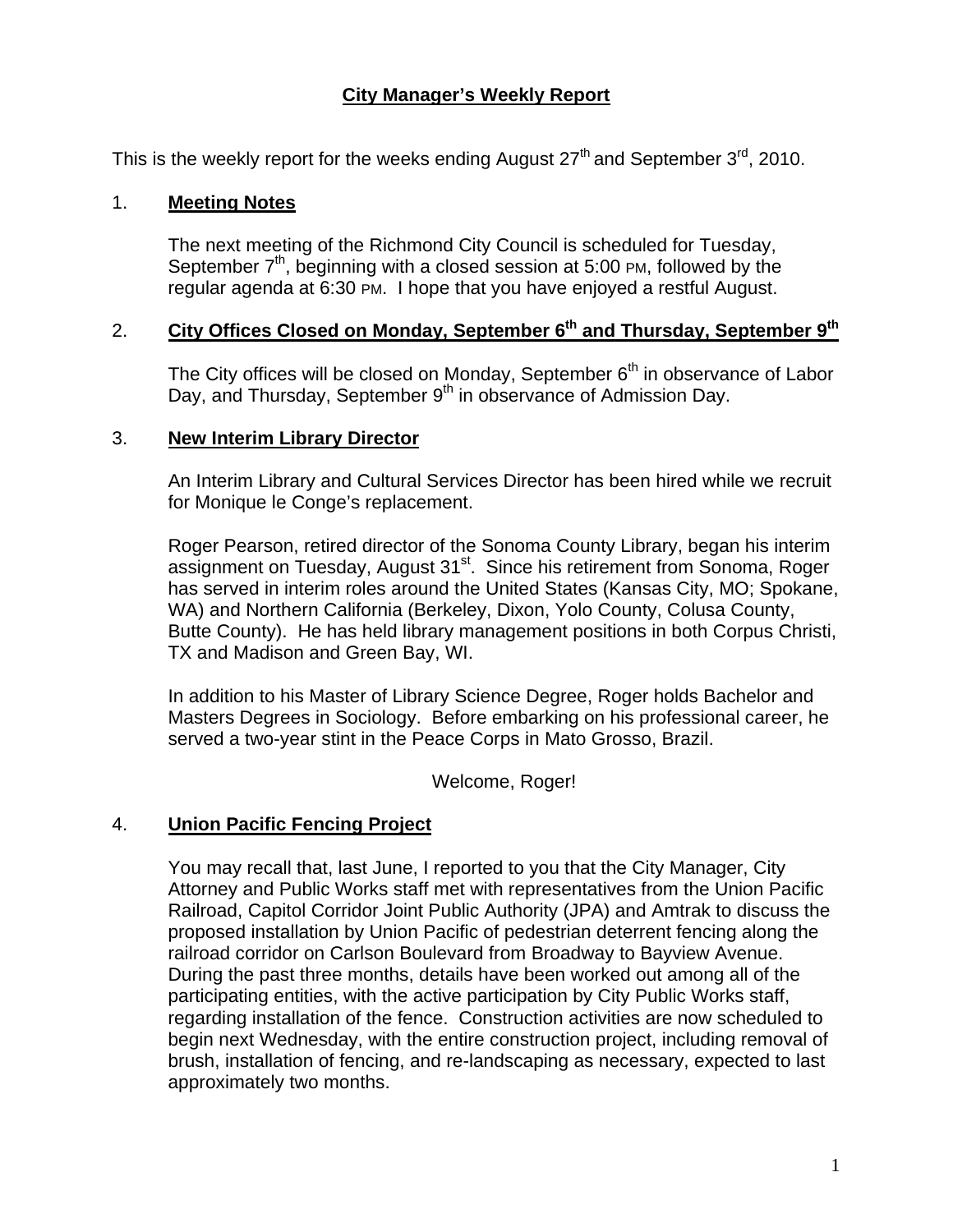Staff believes that, when completed, the fence can be a significant improvement to public safety and aesthetics by eliminating access to the tracks and reducing opportunities for graffiti. Funding for this project is provided by a federal safety grant secured by the Capitol Corridor JPA.

## 5. **Via Verdi Sinkhole Update**

With the temporary bypass road now operational, the next phase of the Via Verdi restoration project is to excavate the collapsed portion of the culvert and install a temporary channel with retaining walls to convey the San Pablo Creek during the rainy season. It is critical that this work be completed by the end of October, as mandated by the Army Corp of Engineers, Regional Water Quality Control Board, State Fish & Game, and the East Bay Municipal Utility District.

Currently, we are at a very time sensitive stage in the project and must ensure that the San Pablo Creek reopens, not only for anticipating winter rains, but also to allow for the San Pablo Reservoir to discharge its waters into the San Pablo Creek. Construction on the temporary channel improvements will begin Tuesday, September  $7<sup>th</sup>$ , with construction initially occurring 12 hours every day for the first 2 weeks.

We have appreciated the understanding and patience of the residents in the area as we continue to make necessary repairs.

## 6. **Bond Finance Team Meets with Credit Rating Agencies**

This past week, the City's bond finance team, led by Finance Director Jim Goins, met with both Standard & Poor's Rating Agency and Moody's Investor Services. The purpose of the meeting was to provide an update of the financial and operational performance of the Wastewater Enterprise, as well as present the structure of the proposed Wastewater Revenue Bonds, Series 2010. The bonds will finance \$37.5 million in capital needs for both the collection system and the wastewater treatment plant over the next three years, and will be supported by the recently approved 5% rate increase. The finance team expects to receive the ratings results by early next week, in time for the bonds to be sold by the end of the month.

### 7. **California Redevelopment Association Files Appeal to Fight \$2.05 Billion State Raid of Redevelopment Funds**

On August 30<sup>th</sup>, the California Redevelopment Association (CRA) submitted its opening brief on appeal with the Third District Court of Appeal to overturn a \$2.05 billion raid of redevelopment funds by the state. The CRA is appealing a May 2010 Sacramento Superior Court decision by Judge Lloyd Connelly which upheld the legality of Assembly Bill (AB)X4-26. ABX4-26 was passed in July 2009 as part of the 2009/10 state budget and authorized a total of \$2.05 billion in local redevelopment tax revenue shifted to fund the state's obligation to schools. The appeal states that in requiring this transfer of redevelopment funds from local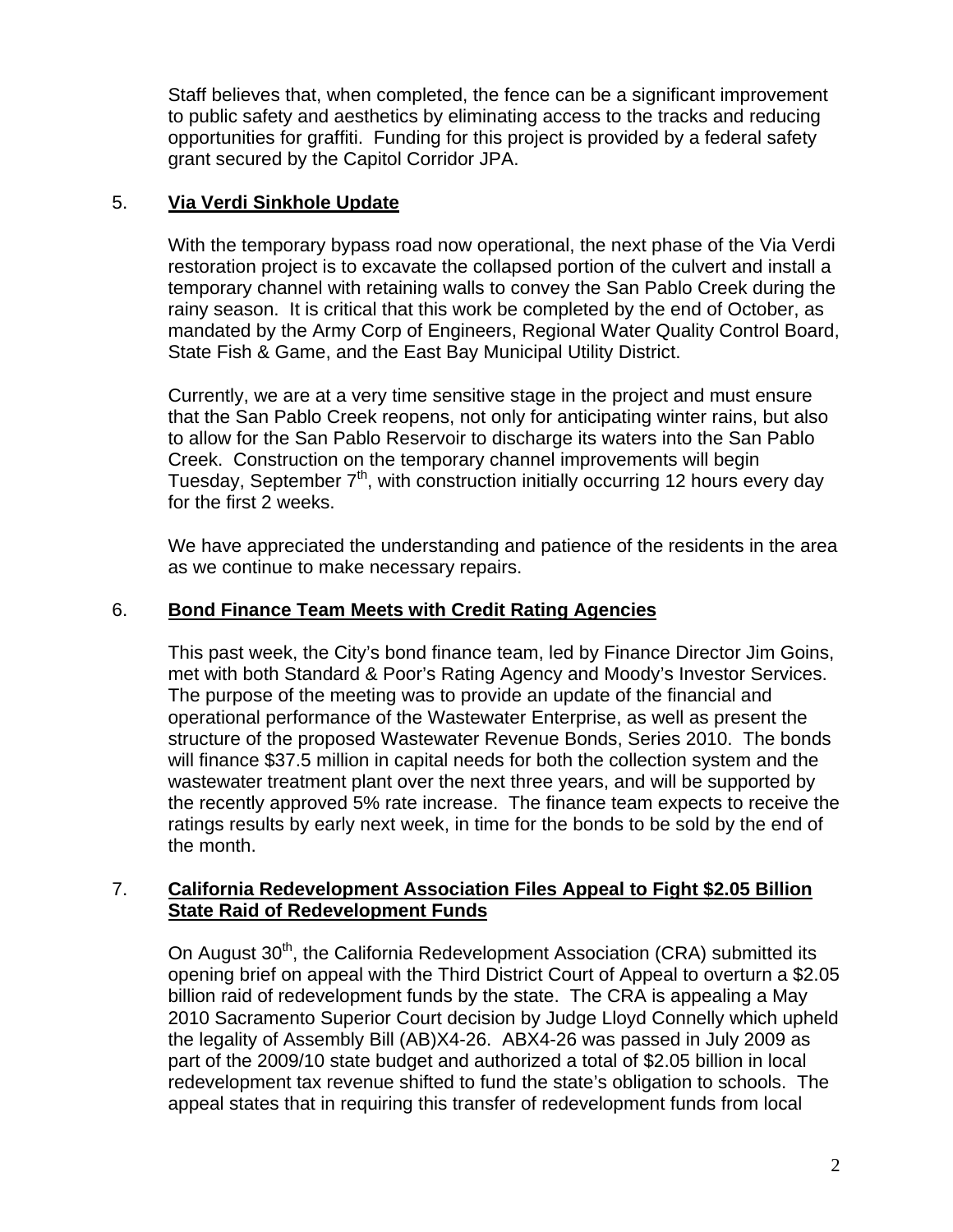communities ultimately to fill state budget holes, ABX4-26 violates the state constitution.

Under the complex payment transfer terms of ABX4-26, the \$2.05 billion was divided into two payments: \$1.7 billion in 2010; \$350 million in 2011. In each of the two years, redevelopment agencies are forced to turn over their funds to local county auditors. County auditors then transfer that money into a special fund, the Supplemental Educational Revenue Augmentation Fund (SERAF). SERAF funding then is turned over to school districts in redevelopment areas. Finally, the state lowers its contribution to those same school districts by an equal amount so that school districts do not, in fact, benefit from this transfer of funds.

The first \$1.7 billion payment was paid by redevelopment agencies to county auditors on May  $10<sup>th</sup>$ , 2010. The appeal seeks repayment of those funds by the state and a prohibition of the second payment of \$350 million due in 2011. CRA hopes the Court of Appeal will rule by May 2011 before the next payment is due.

### 8. **Public Works Department Update**

Public Works crews completed the resurfacing of Acacia, Elm and Maple Avenues between  $7<sup>th</sup>$  and  $8<sup>th</sup>$  Streets last week, and this week completed the resurfacing of Burbeck Avenue from 15<sup>th</sup> to 20<sup>th</sup> Streets. Due to next week's holidays, crews will only work on pothole repairs throughout the city.

The Parks and Landscaping Division (in addition to general parks maintenance) will be performing the following improvements:

- The region east of 23rd Street will continue with vegetation control management along the Richmond Greenway from San Pablo Avenue to Carlson Boulevard.
- Landscaping work will continue at the Nicholl Park bowling green.
- Crews will work on the west region (Hilltop and west of 23rd Street) on Hilltop Drive and the Richmond Parkway from I-80 to I-580 next week.
- Crews will also work next week on the south region (south of Cutting Boulevard) on Boorman, Virginia, and Judge Carroll Parks and the Marina District.

# 9. **Recreation Highlights**

WCCUSD: The Recreation Department and other City of Richmond staff have been working to finalize a Joint Use Agreement with the West Contra Costa Unified School District. The agreement is pending final review, and upon approval, it will begin a collaborative relationship to benefit the entire community.

Senior Idol Auditions: Two auditions for the singing only West County Senior Idol competition were held on August  $31<sup>st</sup>$  and September  $2<sup>nd</sup>$  from 6:00 PM to 8:00 PM